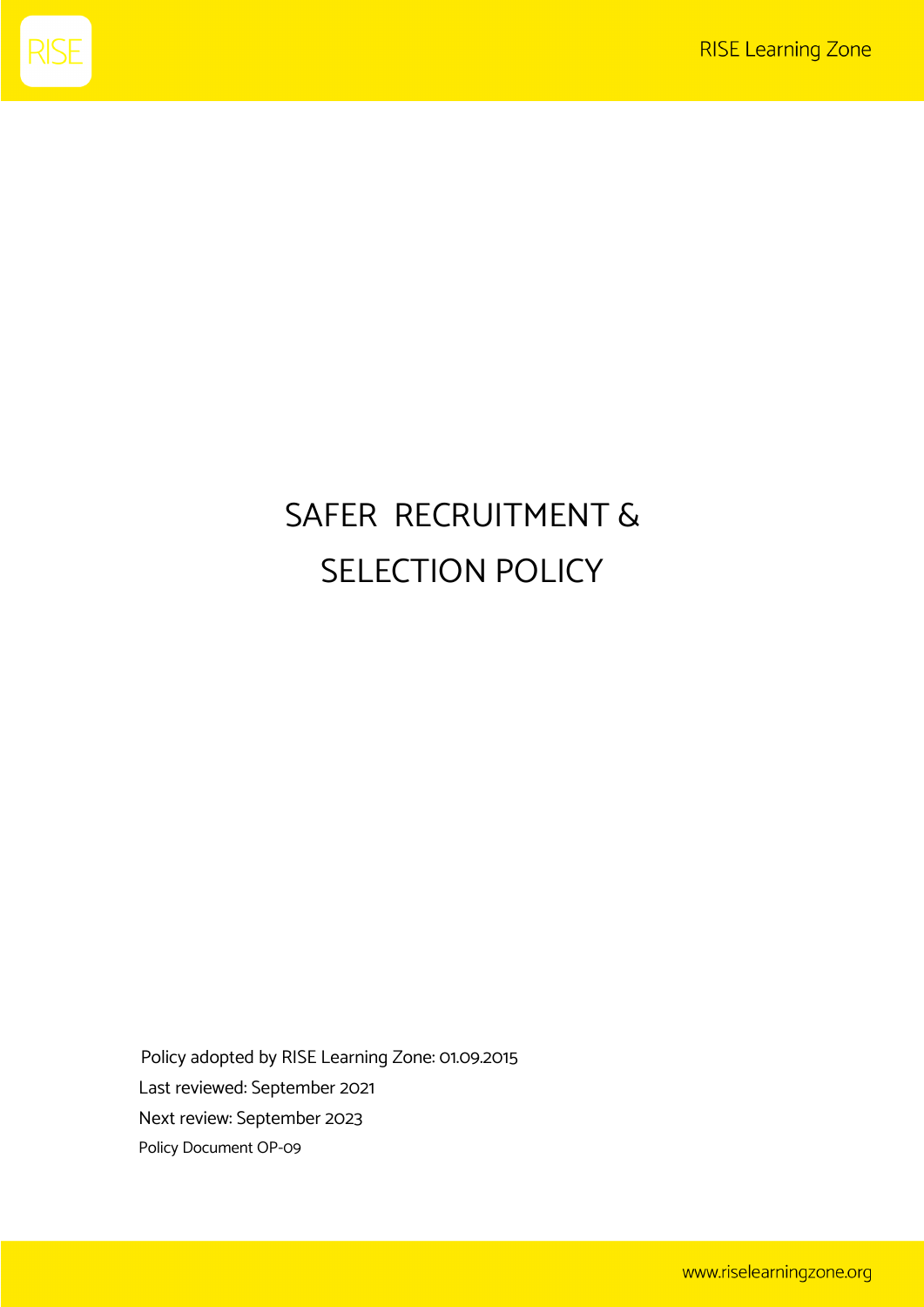# RISE LEARNING ZONE

# SAFER RECRUITMENT & SELECTION POLICY

#### **Recruitment & Selection**

RISE Learning Zone is based on core approaches of **integrity**, **inclusion,** and **ownership and** we aim to ensure those underpin all our recruitment and selection methods, processes and decisions.

The aim of our Recruitment and Selection Policy is to ensure that RISE Learning Zone:

- attracts and recruits the best candidates
- recruits staff in line with safeguarding best practice to ensure the protection of the children, young people and vulnerable adults with whom we work
- works within the guidelines of its Equality and Diversity Policy to ensure that staff are recruited through fair, efficient and non discriminatory practices
- provides a consistent, lawful, transparent and fair approach to the recruitment of staff throughout RISE Learning Zone
- is working towards a diverse workforce

This policy applies to all recruitment and selection processes that appointment of an individual to a post - whether that individual is an external or internal candidate.

Most post will be advertised internally first and occasionally externally unless there are staff at risk of redundancy where the post may be held for redeployment or occasionally for interim arrangements where a ring fenced recruitment process may be more appropriate.

The Management Team does not permit the use of recruitment agencies in recruitment.

We are happy when staff encourage people they know to work for us. However, other than in exceptional circumstances, a member of staff cannot have line management responsibility for their partner, a close family member or a close friend. Therefore, applicants who are related to or closely connected to existing staff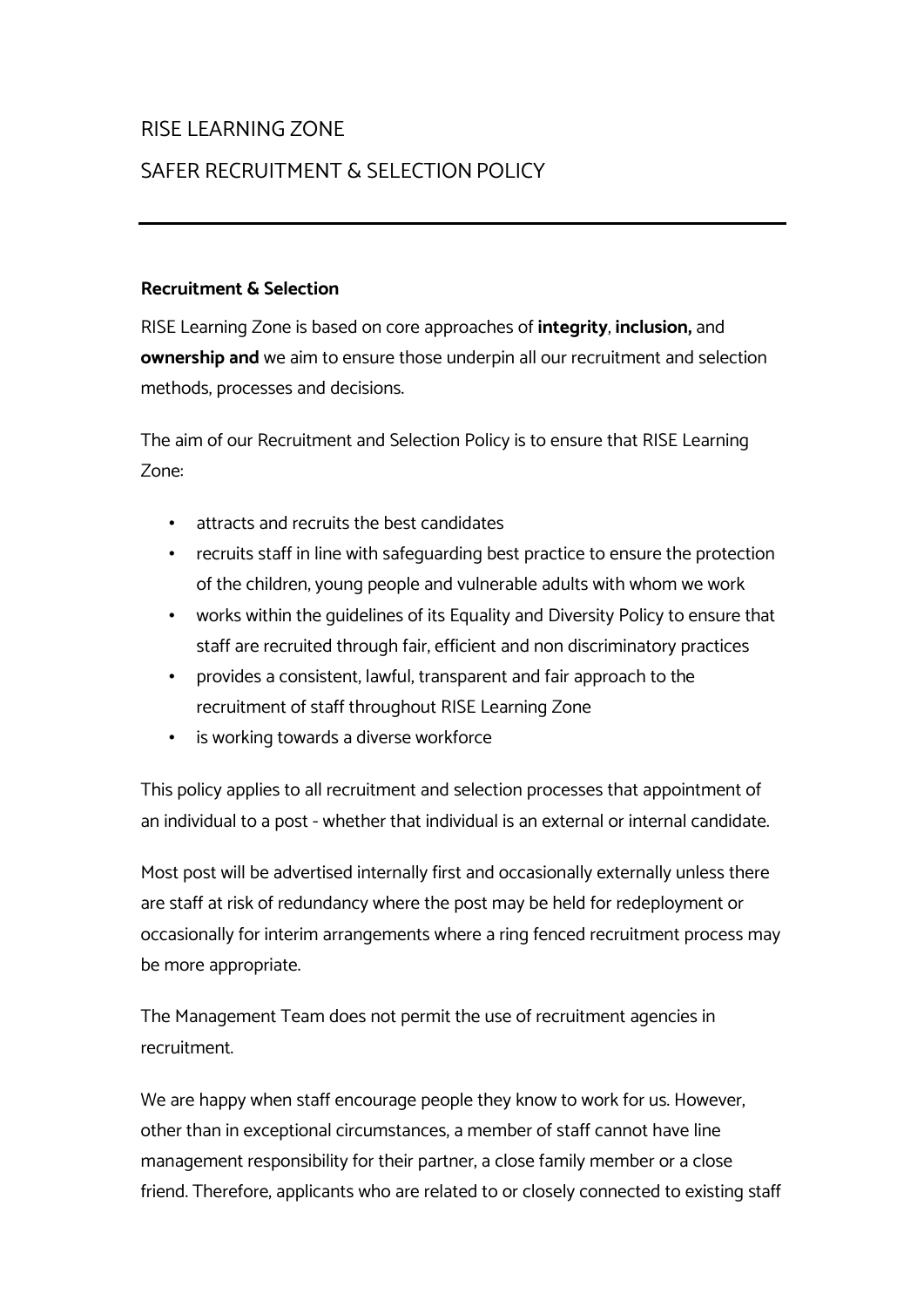may not be able to be considered for certain vacancies. The Management Team will advise.

For all appointments, if any candidate is known to any recruitment panel member either professionally or socially eg a family member or close friend, the member must inform the Management Team at the earliest opportunity. The team will assess the nature of the acquaintance and will determine whether or not the panel member should withdraw from the process to avoid any perception of favouritism or discrimination. The declaration and subsequent decision must be documented in the recruitment paperwork.

It is acknowledged that internal candidates will be known to panel members and that it is not always feasible in such cases to avoid interviewing someone that you know well. It is important that when interviewing only information gained from the recruitment process is used when making a selection decision.

RISE Learning Zone is committed to safeguarding and promoting the welfare of children, young people and vulnerable adults and expects all staff and volunteers to share this commitment. In line with this all appointments are subject to an enhanced DBS check and reference checks. We will not discriminate unlawfully against those with a criminal record but need to balance this with the safeguarding of those with whom we work.

The Recruitment and Selection Policy applies to any member of staff or who is involved in recruitment and selection. Training or coaching will be offered for all those involved in recruitment and selection processes. Where external partners are included in our recruitment processes they are expected to abide by the principles and spirit of the procedure.

# **Safer Recruitment**

# **1. Introduction**

- 1.1 This policy has been developed to embed safer recruitment practices and procedures throughout **RISE Learning Zone** and to support the creation of a safer culture by reinforcing the safeguarding and well-being of children and young people in our care. This policy complies with guidance outlined in "Keeping Children Safe in Education (April 2015)" and will be ratified by the Board of Directors in **July 2016** and will be reviewed in **July 2019**.
- 1.2 This policy reinforces the expected conduct outlined in the Code of Conduct for Staff as well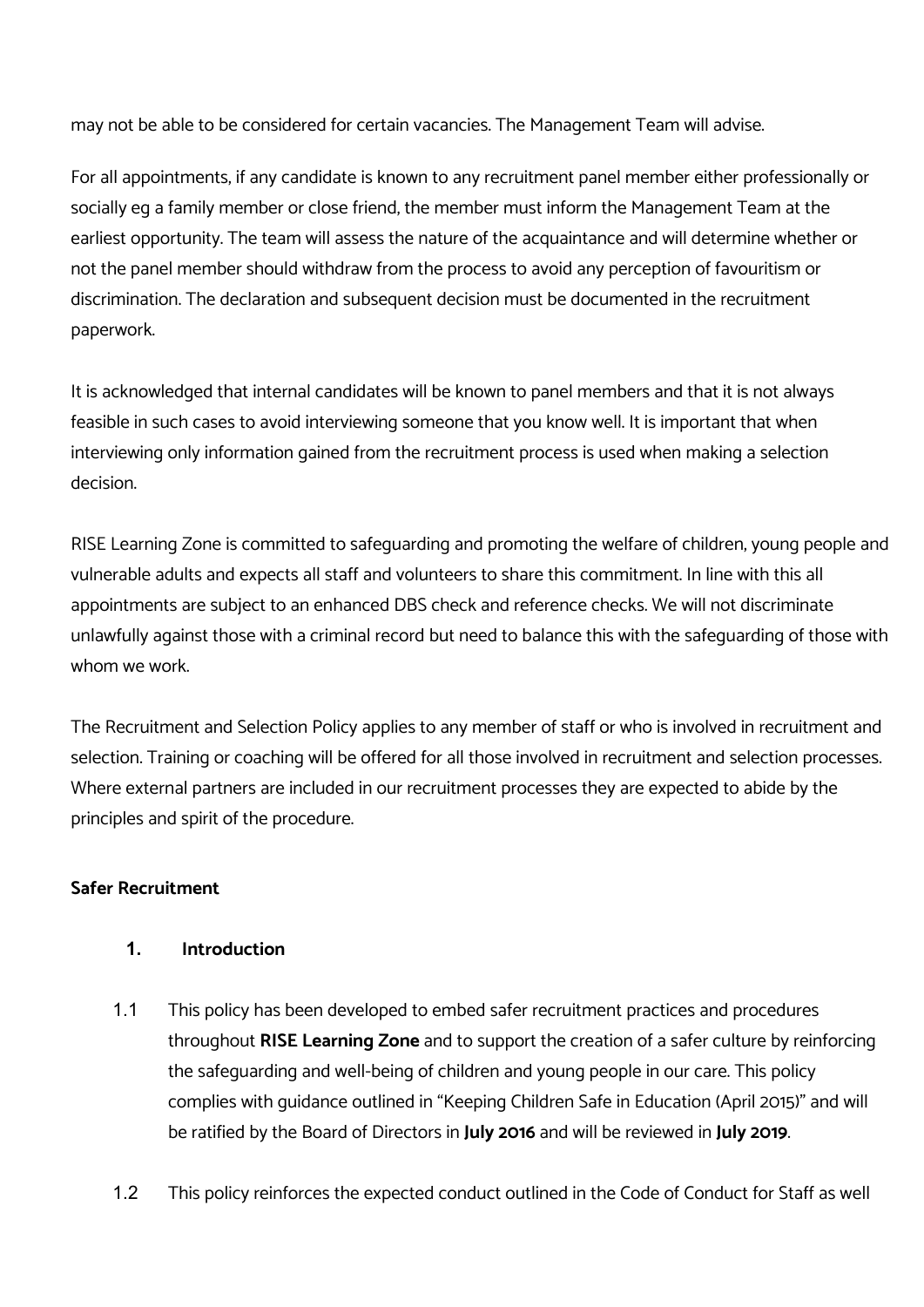as RISE Learning Zone's Whistle Blowing Policy with which all staff are expected to be familiar with. All successful candidates for paid or volunteer employment will be made aware of these documents.

- 1.3 This policy is an essential element in creating and maintaining a safe and supportive environment for all pupils, staff and others within RISE Learning Zone community and aims to ensure both safe and fair recruitment and selection of all staff and volunteers by:
	- attracting the best possible candidates/volunteers to vacancies
	- deterring prospective candidates/volunteers who are unsuitable from applying for vacancies
	- identifying and rejecting those candidates/volunteers who are unsuitable to work with children and young people
- 1.4 **RISE Learning Zone** is committed to using procedures that deal effectively with those adults who fail to comply with RISE Learning Zone's safeguarding and child protection procedures and practices.
- 1.5 As an employer we are under a duty to refer any allegation of abuse against a member of staff to the Designated Officer for the local authority (LADO) within one working day of the allegation being made. A referral will be made if a teacher or member of staff (including volunteers) has:
	- behaved in a way that has harmed a child, or may have harmed a child
	- possibly committed a criminal offence against or related to a child
	- behaved towards a child or children in a way that indicates he or she would pose a risk of harm if they work regularly or closely with children
- 1.6 As an employer we are under a duty to refer to the Disclosure and Barring Service (DBS), any member of staff who, following disciplinary investigation, is dismissed or resigns because of misconduct towards a pupil and we may refer any concerns we have before the completion of this process.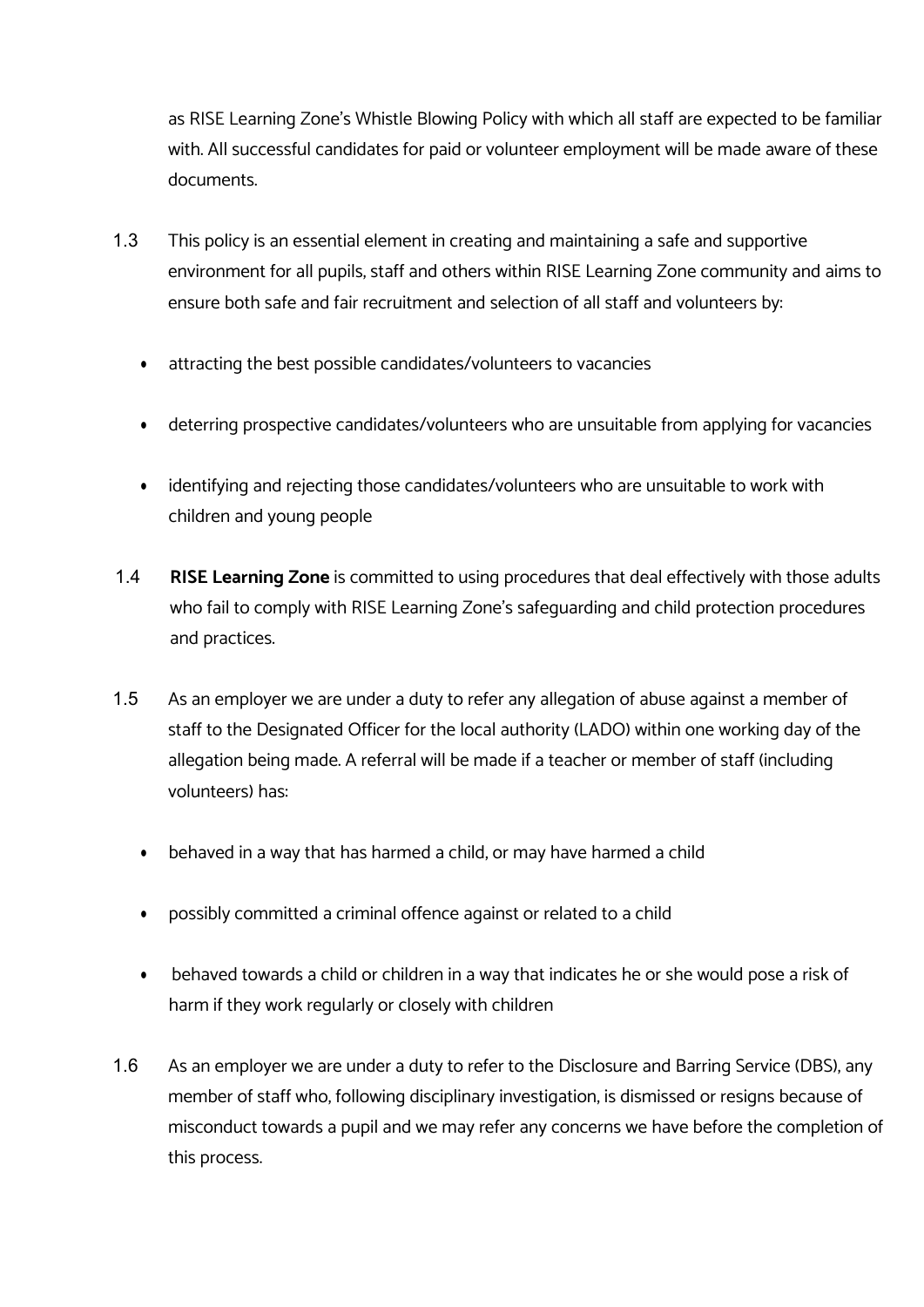#### **2. Roles and Responsibilities**

- 2.1 The Board of Directors of RISE Learning Zone will:
- ensure RISE Learning Zone has effective policies and procedures in place for the safe and fair recruitment and selection of staff and volunteers in accordance with Department for Education Guidance and Legal Requirements
- monitor RISE Learning Zone's compliance with them
- ensure that appropriate staff and governors have completed safer recruitment training (and repeat this every 5 years)
- 2.2 The Board will:
- ensure that RISE Learning Zone operates safe and fair recruitment and selection procedures which are regularly reviewed and up-dated to reflect any changes to legislation and statutory guidance
- ensure that all appropriate checks have been carried out on staff and volunteers in RISE Learning Zone
- monitor any contractors and agencies compliance with this document
- promote the safety and well-being of children and young people at every stage of this process

# **3. Inviting Applications**

3.1 All advertisements for posts of regulated activity, paid or unpaid, will include the following statement;

**RISE Learning Zone** is committed to safeguarding children and young people. All post holders in regulated activity are subject to appropriate vetting procedures and a satisfactory "Disclosure and Barring Service Enhanced check".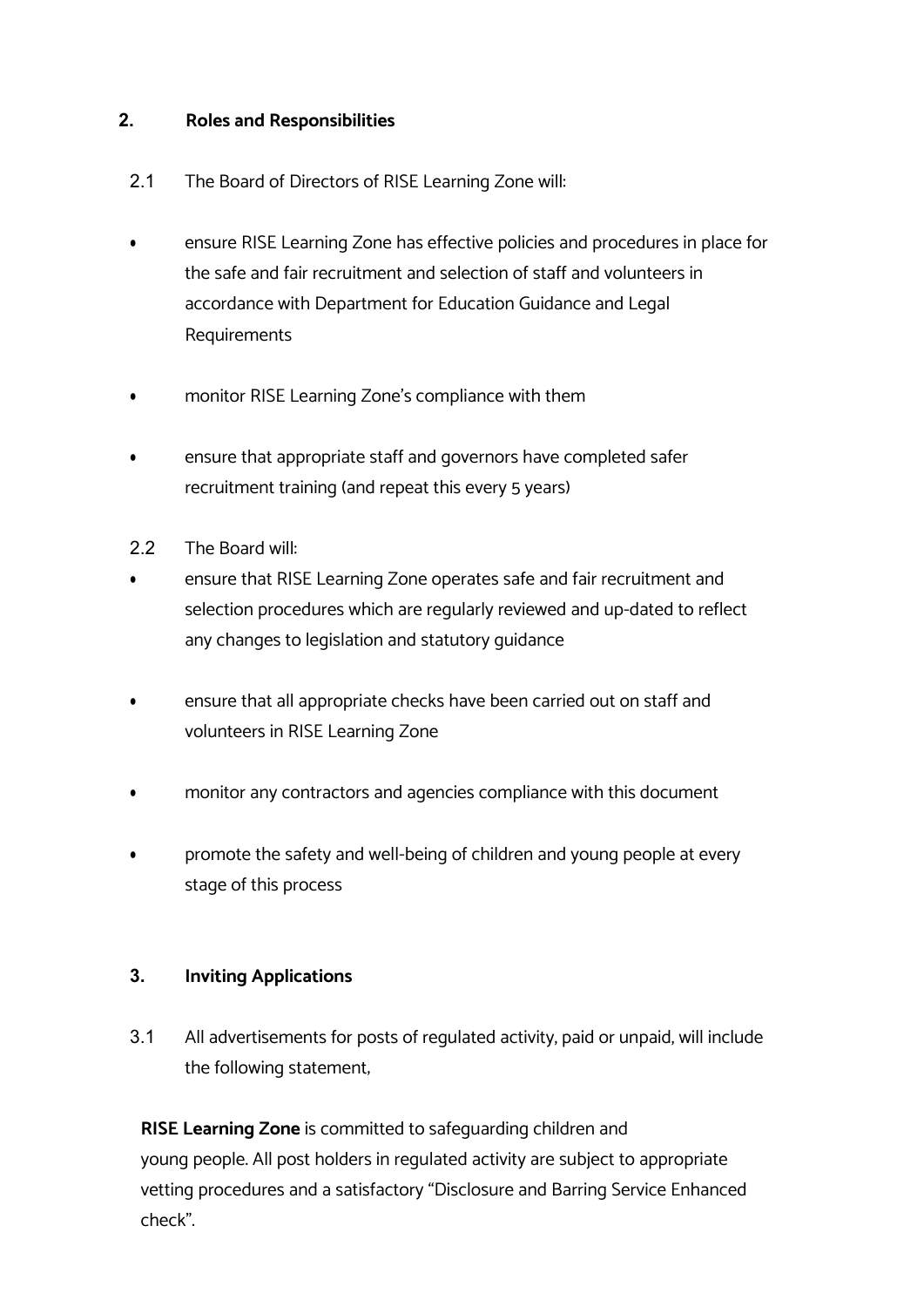3.2 All second-stage applicants (those who proceed to submit a full application) will receive a pack containing the following when applying for a post:

- A statement of RISE Learning Zone's commitment to ensuring the safety and well-being of the pupils
- Job description and person specification
- RISE Learning Zone's Safeguarding Policy
- RISE Learning Zone's Safer Recruitment Policy
- The selection procedure for the post
- RISE Learning Zones whistleblowing policy
- An application form
- Copy of RISE Learning Zone's Code of Conduct

3.3 Prospective applicants must complete, in full, and return a signed application form. Incomplete application forms will be returned to the applicant where the deadline for completed forms has not passed.

3.4. Candidates submitting an application form completed on line will be asked to sign the form if called for interview.

3.5 A curriculum vitae will not be accepted in place of a completed application form.

# **4. Identification of the Recruitment Panel**

4.1 At least one member of the Selection and Recruitment Panel will have successfully completed training in safer recruitment within the last 5 years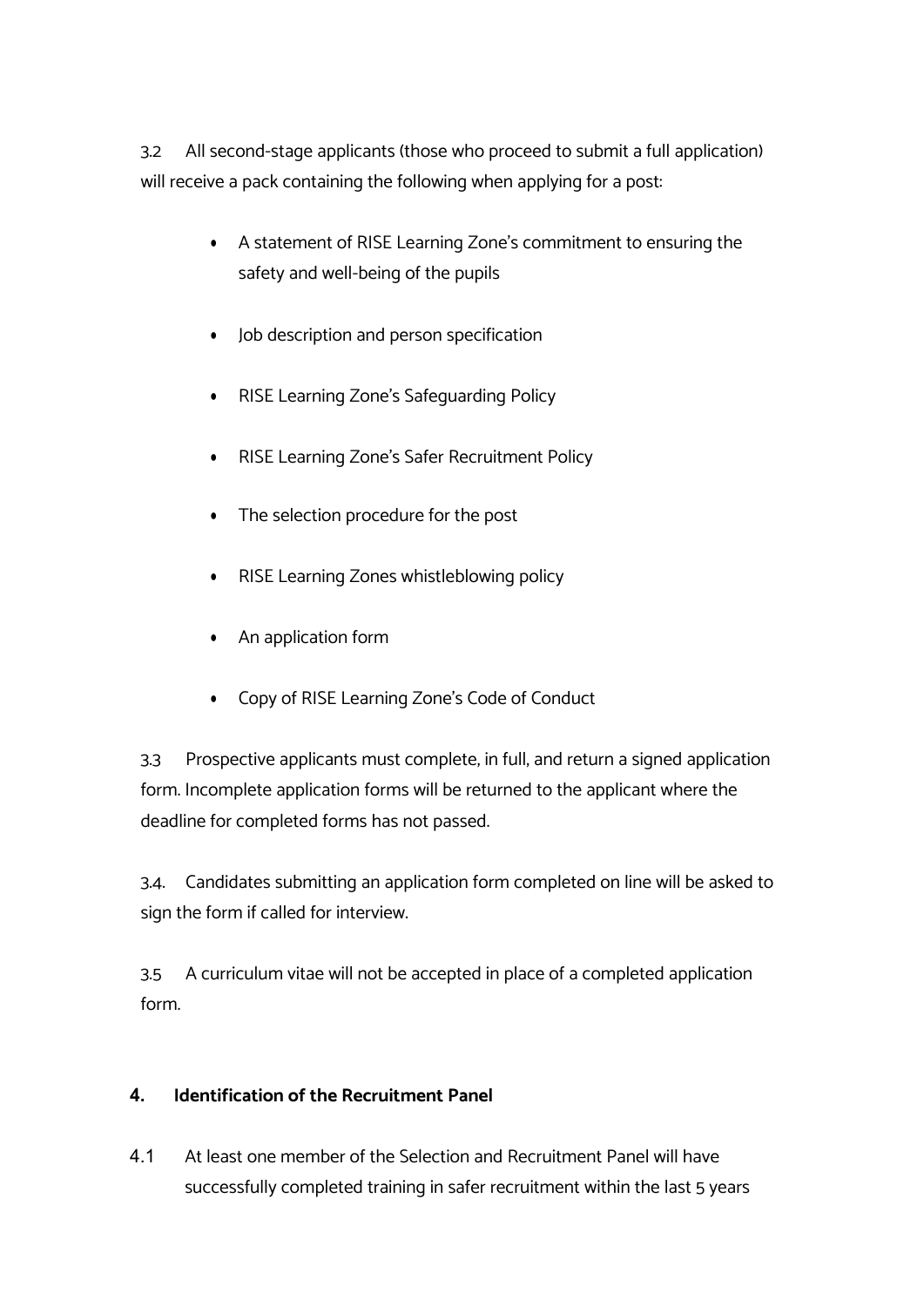#### **5. Shortlisting and References**

- 5.1 Candidates will be short listed against the person specification for the post.
- 5.2 Two references, one of which must be from the applicant's current/most recent employer where possible, will be taken up before the selection stage so that any discrepancies may be probed during this stage of the procedure (note references should come from the head of the previous organisation, not a colleague).
- 5.3 References will be sought directly from the referee, and where necessary, will be contacted to clarify any anomalies or discrepancies. Detailed written records will be kept of such exchanges. Where possible references will be requested in advance of interview.
- 5.4 Where necessary, previous employers who have not been named as referees may be contacted in order to clarify any such anomalies or discrepancies. Detailed written records will be kept of such exchanges.
- 5.5 Referees will be asked specific questions about the following:
- The candidate's suitability to work with children and young people
- Any substantiated allegations
- Any disciplinary warnings, including time-expired warnings, relating to the Safeguarding of children and young people
- The candidate's suitability for the post, including the candidates ability and willingness to promote fundamental British values.
- 5.6 Reference requests will include the following:
- Applicants current post and salary
- Sickness record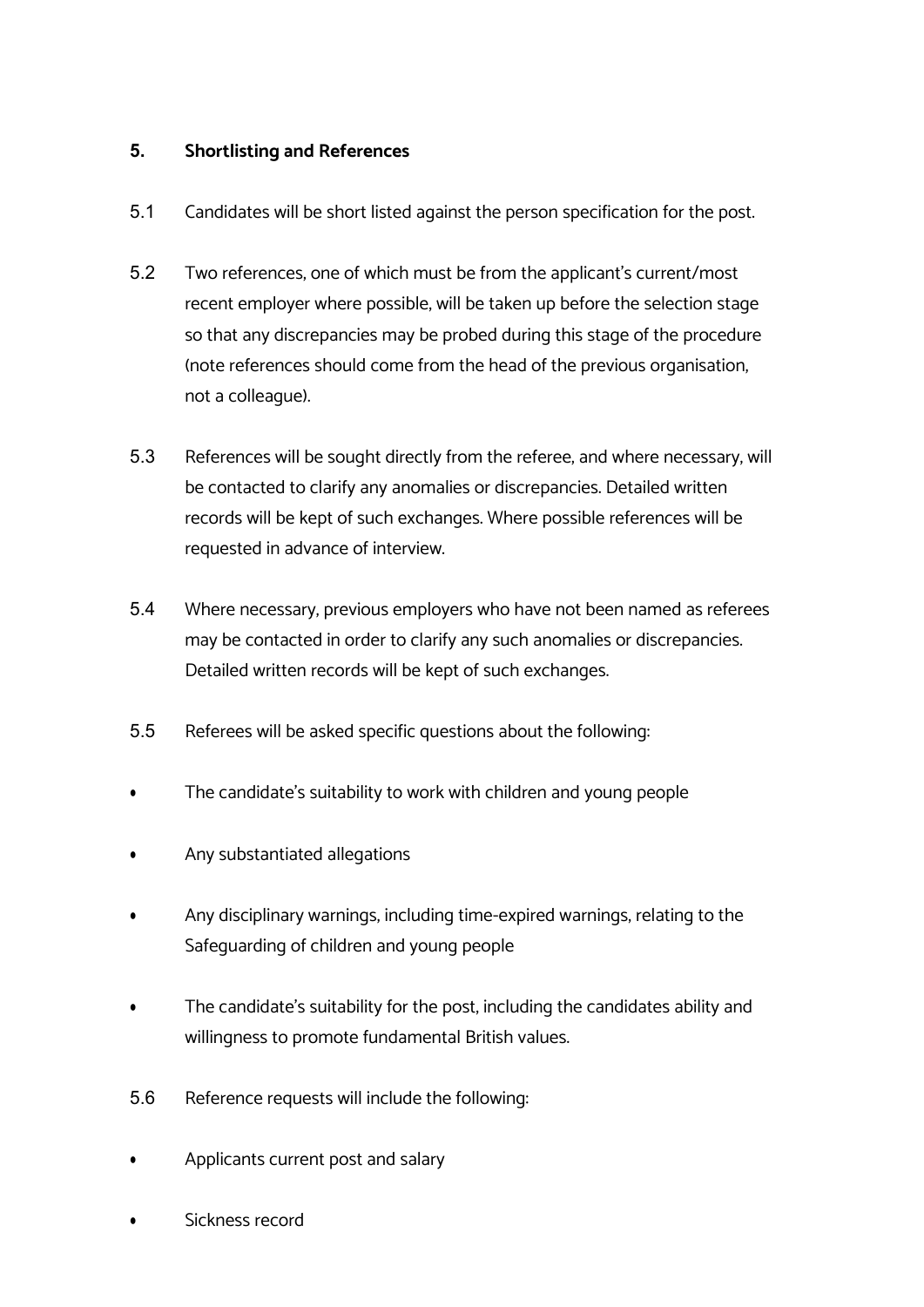- Attendance record
- Disciplinary record
- 5.7 All appointments are subject to satisfactory references, vetting procedures and DBS clearance.

#### **6. Invitation to Interview**

- 6.1 Candidates called to interview will receive:
- A letter confirming the interview and any other selection techniques
- Details of the interview day including details of the panel members
- Further copy of the person specification
- Details of any tasks to be undertaken as part of the interview process
- The opportunity to discuss the process prior to the interview
- Be asked to provide proof of identity

#### **7. The Selection Process**

- 7.1 Selection techniques will be determined by the nature and duties of the post but all vacancies will require an interview of short-listed candidates.
- 7.2 Interviews will always be face-to-face and may include additional interview techniques such as observation or exercises.
- 7.3 Candidates will be required to:
- Explain any gaps in employment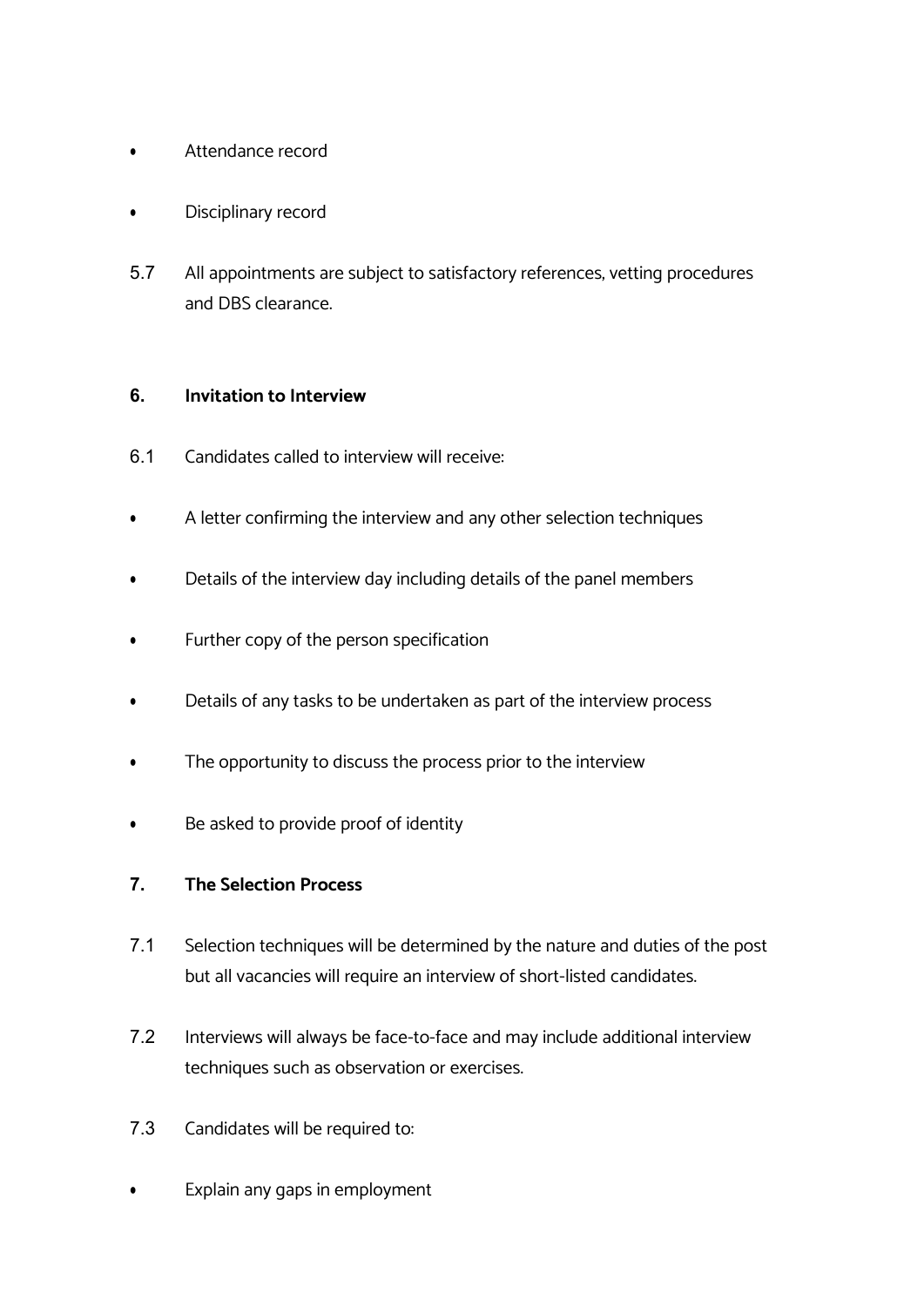- Explain satisfactorily any anomalies or discrepancies in the information available to the panel
- Declare any information that is likely to appear on the DBS disclosure
- Demonstrate their ability to safeguard and protect the welfare of children and young people and their ability and willingness to promote fundamental British values

# **8. Employment Checks**

- 8.1 An offer of appointment will be conditional and all successful candidates will be required to:
- Provide proof of identity
- Complete an enhanced DBS application and receive satisfactory clearance
- Provide proof of professional status
- Provide actual certificates of qualifications
- Complete a confidential health questionnaire
- Provide proof of eligibility to live and work in the UK
- Overseas police check for any individual who within the last five years has lived or worked outside the United Kingdom, whether they are a British citizen or not
- Prohibition order checks on all new teaching staff
- Disqualification check on all staff employed to work in early years , breakfast or after schools clubs.
- 8.2 All checks will be: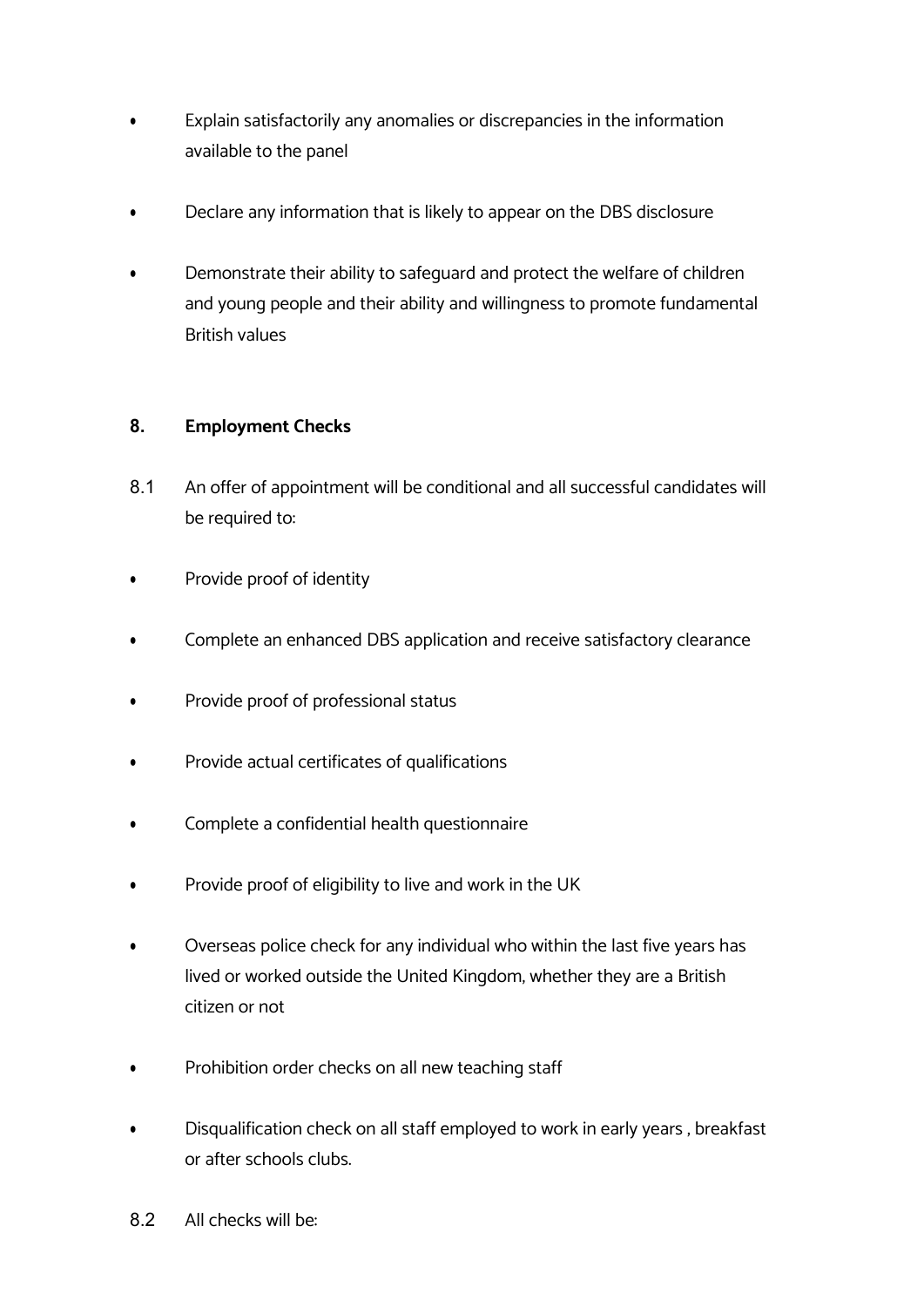- Confirmed in writing
- Documented and retained on the personnel file
- Recorded on RISE Learning Zone's Single Central Record
- Followed up if they are unsatisfactory or if there are any discrepancies in the information received.
- 8.3 Employment will commence subject to all checks and procedures being satisfactorily completed.

# **9. Induction**

- 9.1 All staff and volunteers who are new to RISE Learning Zone will receive information on RISE Learning Zone's safeguarding policy and procedures and guidance on safe working practices which would include guidance on acceptable conduct/behaviour. These expectations will form part of new staff members' induction training.
- 9.2 All successful candidates will undergo a period of induction and will:
- Meet regularly with their induction tutor OR
- Meet regularly with their line manager
- Attend appropriate training including generalist child protection training
- **10. Interns**
- 10.1 **RISE Learning Zone** will only use those agencies which operate a Safer Recruitment Policy and supply written confirmation that all relevant checks have been satisfactorily completed. Any information disclosed as part of the DBS check will be treated confidentially. RISE Learning Zone request Interns to complete Safeguarding Training and will carry out a face to face induction with Safeguarding on the Agenda led by the Designated Safeguarding Lead or Deputy to check understanding.